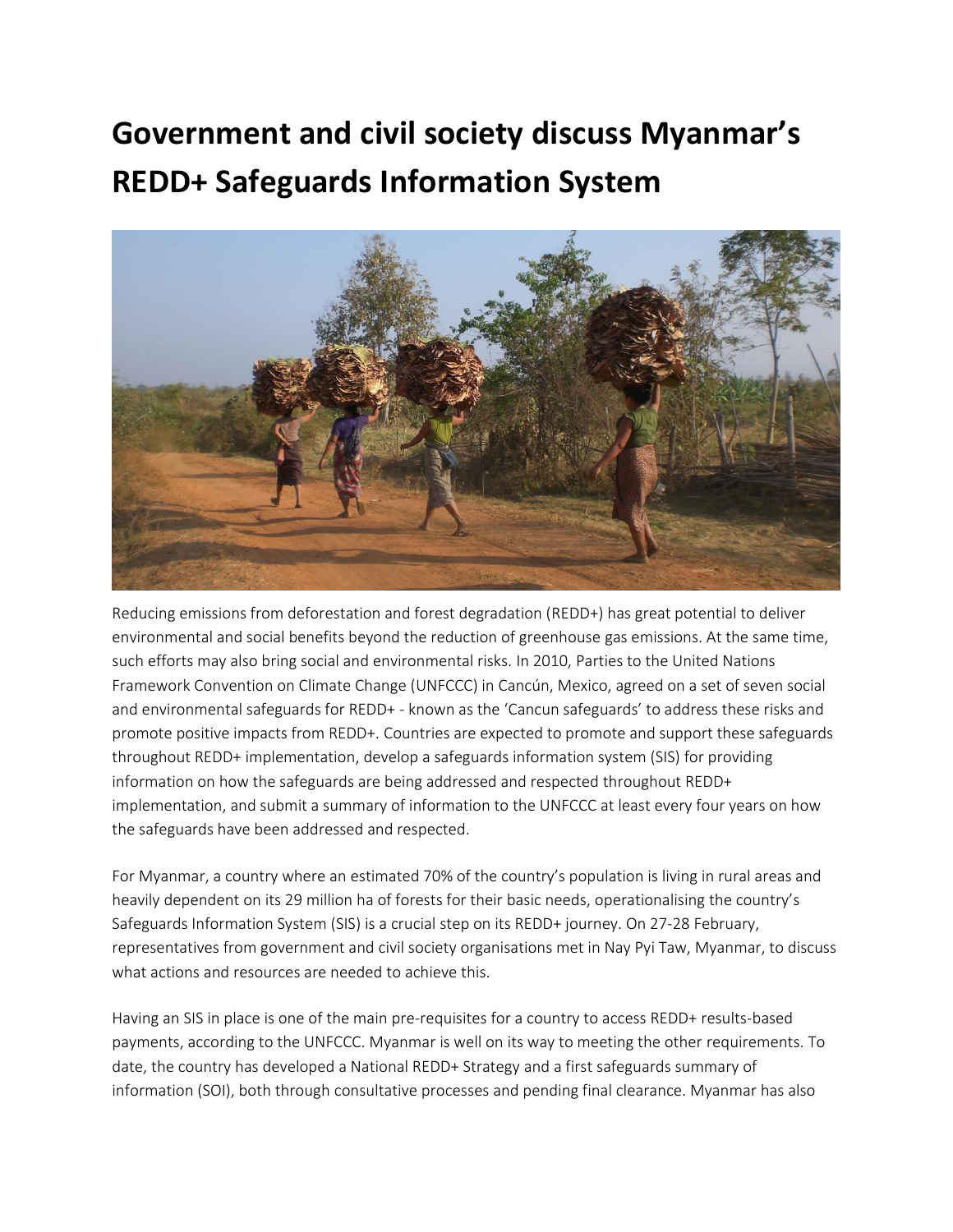submitted a Forest Reference (Emission) Level to the UNFCCC and is in the process of institutionalising a National Forest Monitoring System, another key pillar of REDD+. In order to make best use of the country's existing processes and ensure sustainability, Myanmar will build upon existing systems in order to meet their safeguards information needs.

Guided by the national Technical Working Group on Stakeholder Engagement and Safeguards (TWG-SES), Myanmar has already defined what its SIS should look like but moving from an SIS design to an operational SIS requires the identification and mobilisation of political, financial and human resources.



At the workshop, Myanmar stakeholders examined how to mobilise these resources through the development of an SIS operationalisation plan. In his opening remarks, Dr Thaung Naing Oo, Director of the Forest Research Institute and REDD+ National Programme Director, highlighted the importance of having a SIS Platform and requested feedback and support from different stakeholders involved in the SIS process. Over the course of two days, over 40 participants held lively discussions on the scope and institutional arrangements for managing, hosting and providing technical inputs to the SIS. They provided feedback on key elements of the draft operationalisation plan, including how to operationalise indicators, SIS software and hardware requirements, and capacity building needs.

The SIS operationalisation plan will be finalised based on inputs from the workshop and will guide the further establishment of Myanmar's SIS. The workshop report is available at the following link: xxx. Myanmar's REDD+ work is led by the Forestry Department, in the Ministry of Natural Resources and Environmental Conservation.

## Useful links: